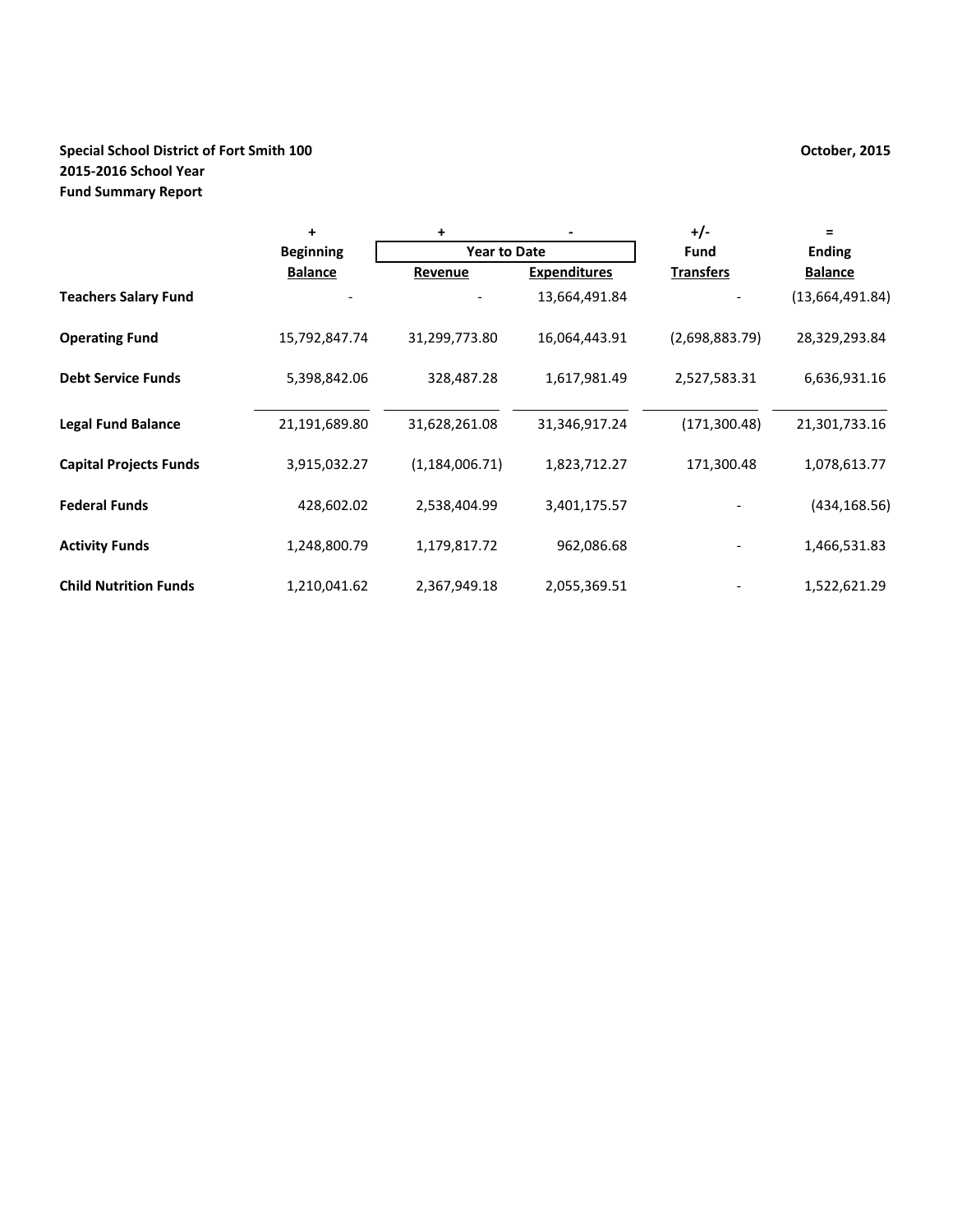# **Special School District of Fort Smith 100 October, 2015 2015-2016 School Year Revenue Report**

|                                       | October, 2015 | <b>Year to Date</b> | <b>Budget</b> | (Excess) or<br><b>Short of Funds</b> |
|---------------------------------------|---------------|---------------------|---------------|--------------------------------------|
| Property Taxes - Jul-Dec              | 7,032,917.86  | 9,995,691.16        | 35,168,314    | 25,172,623                           |
| Property Taxes - Jan-Jun              |               |                     | 12,975,570    | 12,975,570                           |
| Property Taxes - Delinquent           | 81,600.35     | 228,065.04          | 2,249,298     | 2,021,233                            |
| Property Taxes - Excess Comm          |               |                     | 880,392       | 880,392                              |
| Revenues in Lieu of Taxes             | 68,719.88     | 68,719.88           | 250,000       | 181,280                              |
| Penalties/Interest on Tax             | 3,058.53      | 6,434.90            |               | (6, 435)                             |
| Interest Revenue                      | 2,576.49      | 9,463.20            | 35,000        | 25,537                               |
| Contributions                         |               |                     |               |                                      |
| <b>Turf Sponsorships</b>              |               | 52,500.00           |               | (52, 500)                            |
| Sale/Loss Compensation                |               | 20,225.66           |               | (20, 226)                            |
| <b>State Foundation Funding</b>       | 5,249,940.00  | 15,749,818.00       | 57,749,334    | 41,999,516                           |
| 98% Uniform Rate of Tax               |               |                     | 763,869       | 763,869                              |
| Other Local Revenue                   | 81,111.16     | 192,943.40          | 250,000       | 57,057                               |
| Daycare Fees                          | 22,285.00     | 49,220.00           | 189,600       | 140,380                              |
| Severance Tax                         | 371.14        | 371.14              | 1,000         | 629                                  |
| Special Ed Supervision                |               |                     |               |                                      |
| Special Ed Catastrophic               |               |                     |               |                                      |
| <b>Residential Treatment</b>          |               |                     | 803,420       | 803,420                              |
| <b>Professional Development</b>       |               | 371,236.00          | 371,236       |                                      |
| <b>ALE</b>                            | 353,385.00    | 353,385.00          | 441,731       | 88,346                               |
| <b>ELL</b>                            |               |                     | 1,203,012     | 1,203,012                            |
| <b>NSL</b>                            | 964,987.00    | 2,894,961.00        | 10,614,854    | 7,719,893                            |
| <b>Workforce Centers</b>              | 86,125.00     | 172,250.00          | 344,500       | 172,250                              |
| <b>General Facility Funds</b>         |               |                     |               |                                      |
| Debt Service Funds                    |               | 19,953.00           |               | (19, 953)                            |
| <b>Student Growth Funds</b>           |               |                     |               |                                      |
| <b>College &amp; Career Readiness</b> |               | 180,187.25          |               | (180, 187)                           |
| <b>Broadband Match</b>                |               |                     |               |                                      |
| Other State Funds                     | 69,132.00     | 82,037.51           | 409,360       | 327,322                              |
| <b>Adult Education</b>                | 104,247.63    | 218,738.62          | 1,228,502     | 1,009,764                            |
| State Preschool                       | 25,216.52     | 50,433.04           | 252,165       | 201,732                              |
| <b>ABC Grant</b>                      | 291,570.00    | 583,140.00          | 1,457,850     | 874,710                              |
| <b>Indirect Cost Revenue</b>          |               |                     | 202,877       | 202,877                              |
| <b>Total</b>                          | 14,437,243.56 | 31,299,773.80       | 127,841,884   | 96,542,111                           |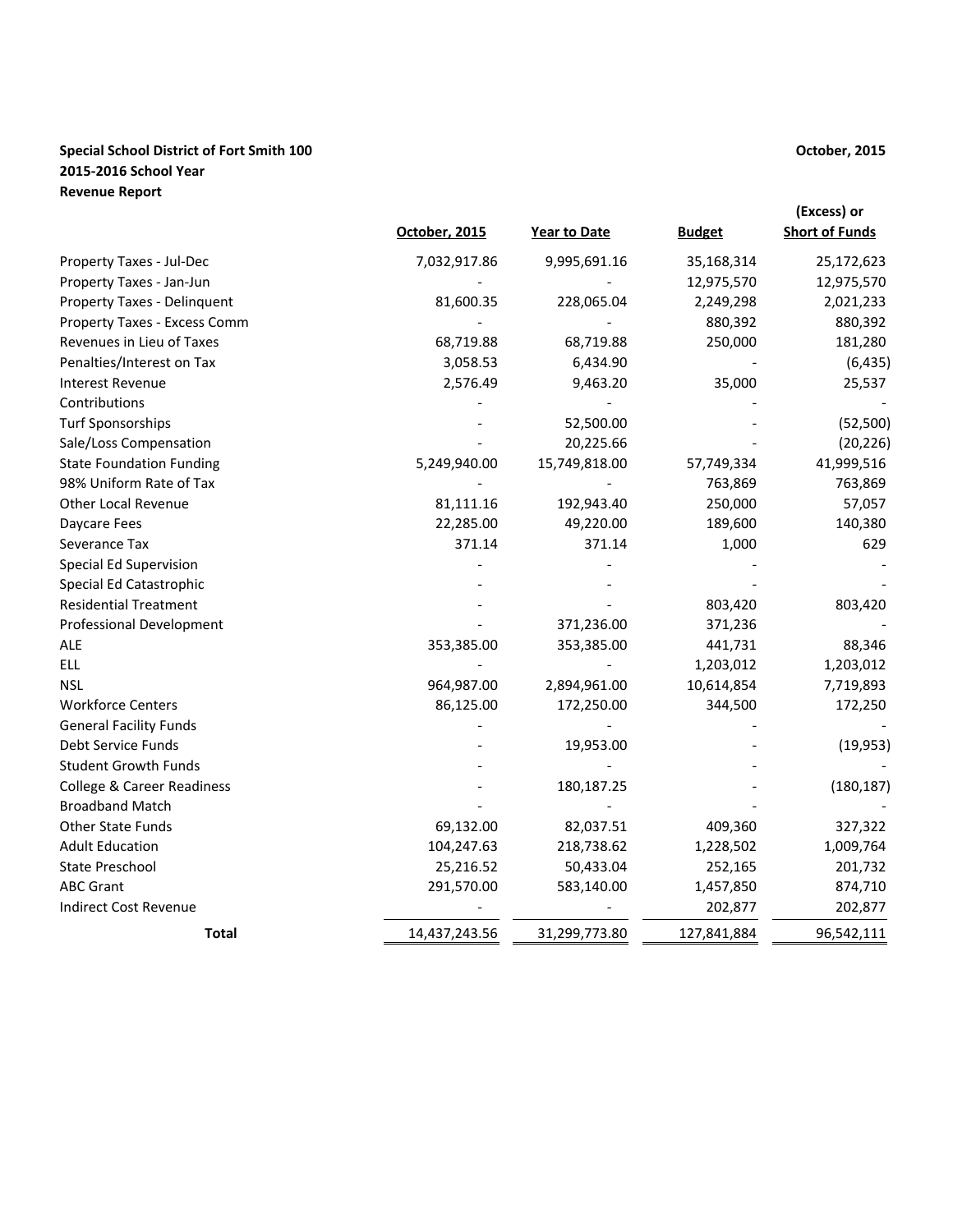# **Special School District of Fort Smith 100 October, 2015 2015-2016 School Year Expenditure Report**

|                                     |               |                     |               | (Overage) or         |
|-------------------------------------|---------------|---------------------|---------------|----------------------|
|                                     | October, 2015 | <b>Year to Date</b> | <b>Budget</b> | <b>Left to Spent</b> |
| <b>Teachers Salary Fund</b>         |               |                     |               |                      |
| <b>Regular Education</b>            | 3,052,798.76  | 7,801,867.81        | 36,983,017    | 29,181,149           |
| <b>Special Education</b>            | 441,045.97    | 1,090,277.13        | 5,266,913     | 4,176,636            |
| <b>Vocational Education</b>         | 192,478.80    | 495,133.05          | 2,230,379     | 1,735,246            |
| <b>Compensatory Education</b>       | 80,319.43     | 171,984.84          | 901,477       | 729,493              |
| <b>Other Education</b>              | 206,947.51    | 482,047.63          | 2,354,377     | 1,872,329            |
| <b>Pupil Services</b>               | 346,720.44    | 950,396.76          | 4,264,908     | 3,314,511            |
| <b>Instructional Staff Services</b> | 431,542.14    | 1,324,388.86        | 5,344,449     | 4,020,060            |
| <b>Administrative Services</b>      | 38,216.00     | 133,837.25          | 458,982       | 325,145              |
| <b>School Admin Services</b>        | 355,899.22    | 1,172,511.98        | 4,272,944     | 3,100,432            |
| <b>Central Services</b>             | 10,604.18     | 37,114.63           | 127,250       | 90,136               |
| <b>Other Services</b>               | 1,972.76      | 4,931.90            |               | (4,932)              |
| <b>Totals</b>                       | 5,158,545.21  | 13,664,491.84       | 62,204,696    | 48,540,205           |
| <b>Operating Fund</b>               |               |                     |               |                      |
| <b>Regular Education</b>            | 1,402,285.15  | 3,832,989.33        | 16,575,811    | 12,742,822           |
| <b>Special Education</b>            | 203,731.54    | 509,910.30          | 3,326,259     | 2,816,349            |
| <b>Vocational Education</b>         | 63,947.82     | 166,734.50          | 724,982       | 558,248              |
| <b>Compensatory Education</b>       | 75,279.01     | 272,152.44          | 796,830       | 524,678              |
| <b>Other Education</b>              | 123,973.82    | 327,113.38          | 1,768,229     | 1,441,115            |
| <b>Pupil Services</b>               | 348,472.91    | 1,007,547.41        | 4,441,642     | 3,434,095            |
| <b>Instructional Staff Services</b> | 462,513.36    | 1,666,340.72        | 6,514,759     | 4,848,418            |
| <b>Administrative Services</b>      | 86,533.81     | 235,283.50          | 736,544       | 501,260              |
| <b>School Admin Services</b>        | 326,563.08    | 1,072,037.45        | 3,992,694     | 2,920,657            |
| <b>Central Services</b>             | 241,952.08    | 950,898.74          | 2,963,551     | 2,012,652            |
| <b>Maintenance &amp; Operations</b> | 1,175,207.07  | 4,862,801.02        | 15,105,865    | 10,243,064           |
| <b>Pupil Transportation</b>         | 334,915.10    | 768,401.35          | 3,516,701     | 2,748,299            |
| <b>Other Services</b>               | 135,068.91    | 392,233.77          | 1,793,714     | 1,401,480            |
| <b>Totals</b>                       | 4,980,443.66  | 16,064,443.91       | 62,257,582    | 46,193,137           |
| <b>Debt Service Fund</b>            |               |                     |               |                      |
| Principal                           |               | 650,437.11          | 2,515,437     | 1,865,000            |
| Interest                            | 356,327.50    | 884,200.42          | 2,416,666     | 1,532,466            |
| Dues and Fees                       | 1,685.00      | 83,343.96           | 100,000       | 16,656               |
| <b>Totals</b>                       | 358,012.50    | 1,617,981.49        | 5,032,103     | 3,414,122            |
|                                     |               |                     |               |                      |